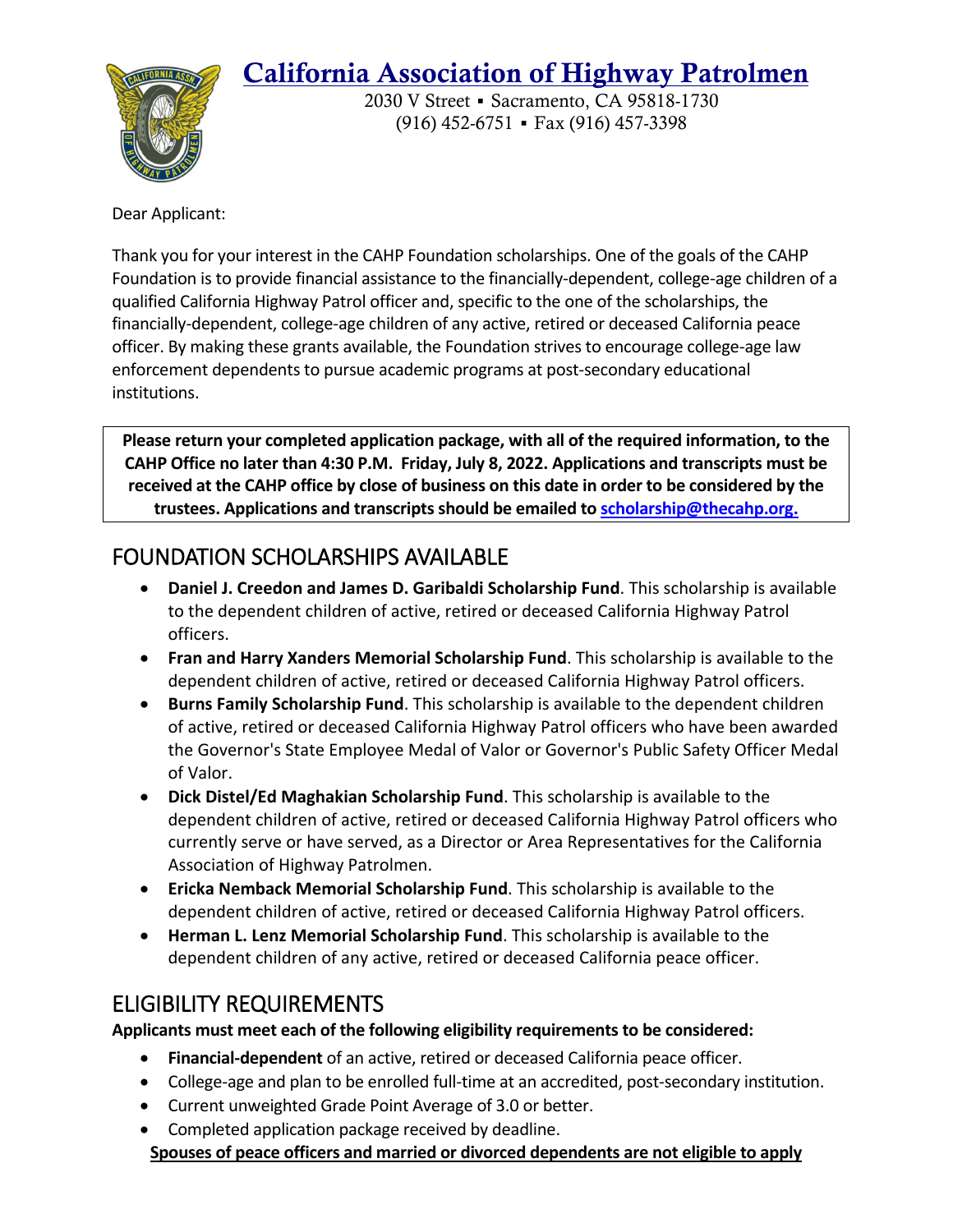# APPLICATION PACKAGE

The following documents form the application package and are required for your application to be considered:

- Completed and signed application form (if emailed, the signature should be either digital or scanned).
- Extracurricular and Community Service Chart (even if you leave it blank).
- Minimum unweighted GPA of 3.0 required to apply.
- Copies of high school (freshman students only) or college transcripts, through fall semester or winter quarter sent by the school to the CAHP office directly if possible. Request these from your school early, as many registrar offices close for the summer.
- Personal goals essay. Tell us what personally motivates you to attend college. This can relate back to your childhood, your family, or to a mentor who inspired you, for example. Be creative! And tell us how you hope to use your college education to inspire others. You may also include information about any extraordinary financial need in the essay.

### SELECTION CRITERIA

- Eligible applicant packages are evaluated by the CAHP Foundation Board of Trustees using a set of criteria including scholastic achievement, extra-curricular activities, community involvement, and financial circumstances.
- Applicants will automatically be considered for all applicable scholarships. However, no applicant will be selected to win more than one scholarship.

If you have any questions regarding the scholarship program or the application process, please contact Carrie Lane at the Association office at (800) 734-2247 or via e-mail at [clane@thecahp.org.](mailto:clane@thecahp.org)

Sincerely,

CAHP Foundation Board of Trustees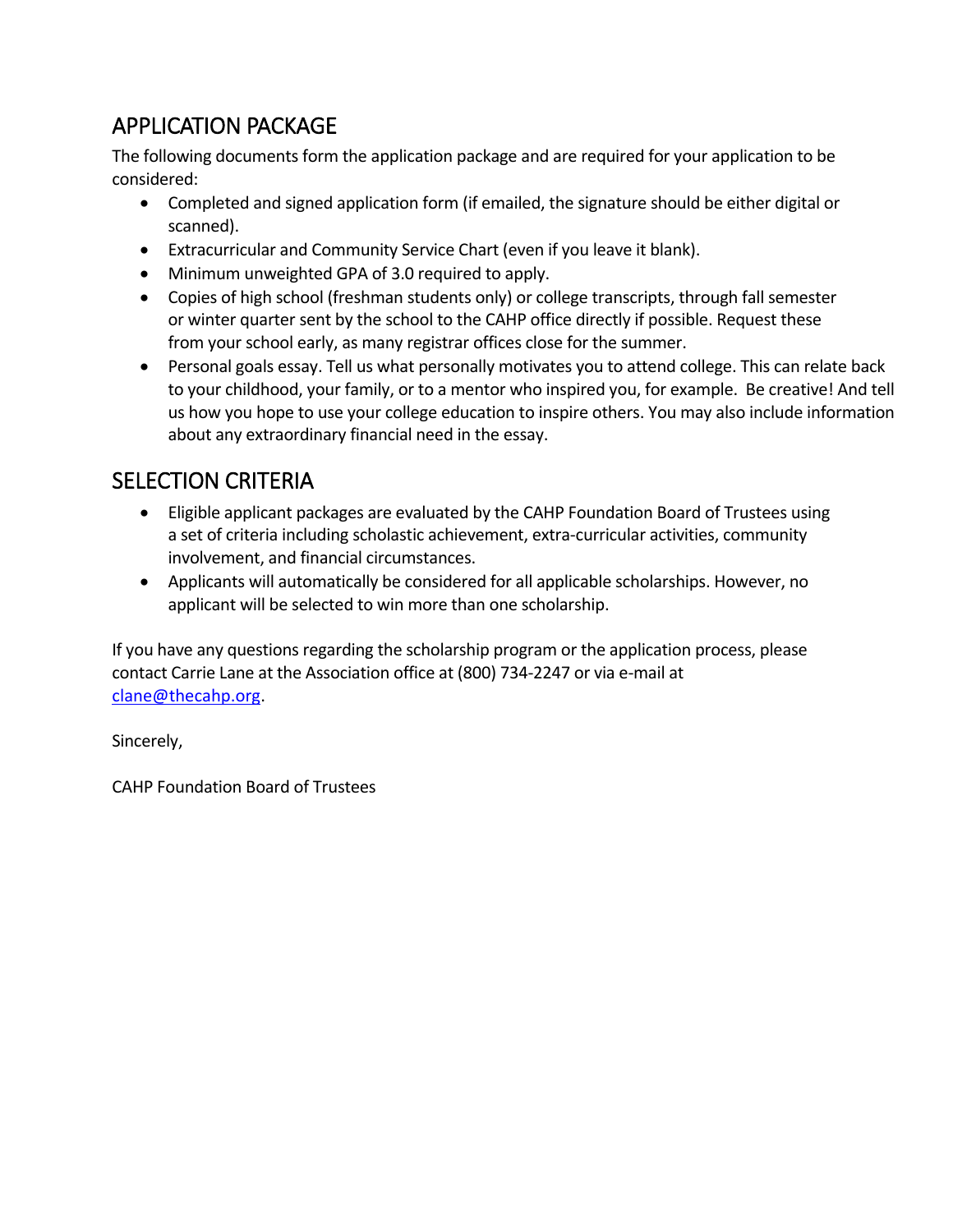## CAHP FOUNDATION SCHOLARSHIP APPLICATION

Daniel J. Creedon & James D. Garibaldi Scholarship Fund Fran and Harry Xanders Memorial Scholarship Fund Burns Family Medal of Valor Scholarship Fund Distel-Maghakian Scholarship Fund Ericka Nemback Memorial Scholarship Fund Herman L. Lenz Memorial Scholarship Fund

#### APPLICANT INFORMATION

|                                                                                  | Address: ________________________________City/State/Zip: _______________________                                                                                                                                                                                                                                                          |  |  |  |
|----------------------------------------------------------------------------------|-------------------------------------------------------------------------------------------------------------------------------------------------------------------------------------------------------------------------------------------------------------------------------------------------------------------------------------------|--|--|--|
|                                                                                  |                                                                                                                                                                                                                                                                                                                                           |  |  |  |
| Marital Status (check one): $\Box$ Single $\Box$ Married $\Box$ Divorced         |                                                                                                                                                                                                                                                                                                                                           |  |  |  |
|                                                                                  | Have you ever been convicted, plead guilty or plead no-contest to a misdemeanor, felony, or crime                                                                                                                                                                                                                                         |  |  |  |
| of moral turpitude?<br>$\square$ Yes                                             | $\Box$ No (If yes, you are not eligible for scholarship)                                                                                                                                                                                                                                                                                  |  |  |  |
| <b>PARENT INFORMATION</b>                                                        |                                                                                                                                                                                                                                                                                                                                           |  |  |  |
|                                                                                  |                                                                                                                                                                                                                                                                                                                                           |  |  |  |
| ID, Serial or Badge Number: _______________                                      |                                                                                                                                                                                                                                                                                                                                           |  |  |  |
| Parent is:<br>□Active                                                            | □Retired<br>□Deceased                                                                                                                                                                                                                                                                                                                     |  |  |  |
| Applicant's relationship to peace officer:                                       |                                                                                                                                                                                                                                                                                                                                           |  |  |  |
| $\Box$ Child<br>□ Step-Child                                                     | □ Legal Dependent<br>□ Grandchild                                                                                                                                                                                                                                                                                                         |  |  |  |
|                                                                                  |                                                                                                                                                                                                                                                                                                                                           |  |  |  |
|                                                                                  |                                                                                                                                                                                                                                                                                                                                           |  |  |  |
|                                                                                  |                                                                                                                                                                                                                                                                                                                                           |  |  |  |
|                                                                                  |                                                                                                                                                                                                                                                                                                                                           |  |  |  |
|                                                                                  | Has the peace officer ever been awarded a Medal of Valor? $\Box$ No $\Box$ Yes, Year:                                                                                                                                                                                                                                                     |  |  |  |
| Has the CHP officer ever been a CAHP Director or Area Representative? $\Box$ Yes | $\square$ No                                                                                                                                                                                                                                                                                                                              |  |  |  |
|                                                                                  | *Actively employed as a California Highway Patrol officer or other California peace officer or, honorably<br>separated following service retirement or service-related disability. In the event of non-service disability,<br>non-service retirement or death of an officer, eligibility shall be within the discretion of the Committee. |  |  |  |
| For office use only: Grade: $\Box$ FR                                            | $\Box$ SO $\Box$ JR<br>$\Box$ GR Complete? $\Box$ Y<br>$\Box$ SR<br>$\Box N$                                                                                                                                                                                                                                                              |  |  |  |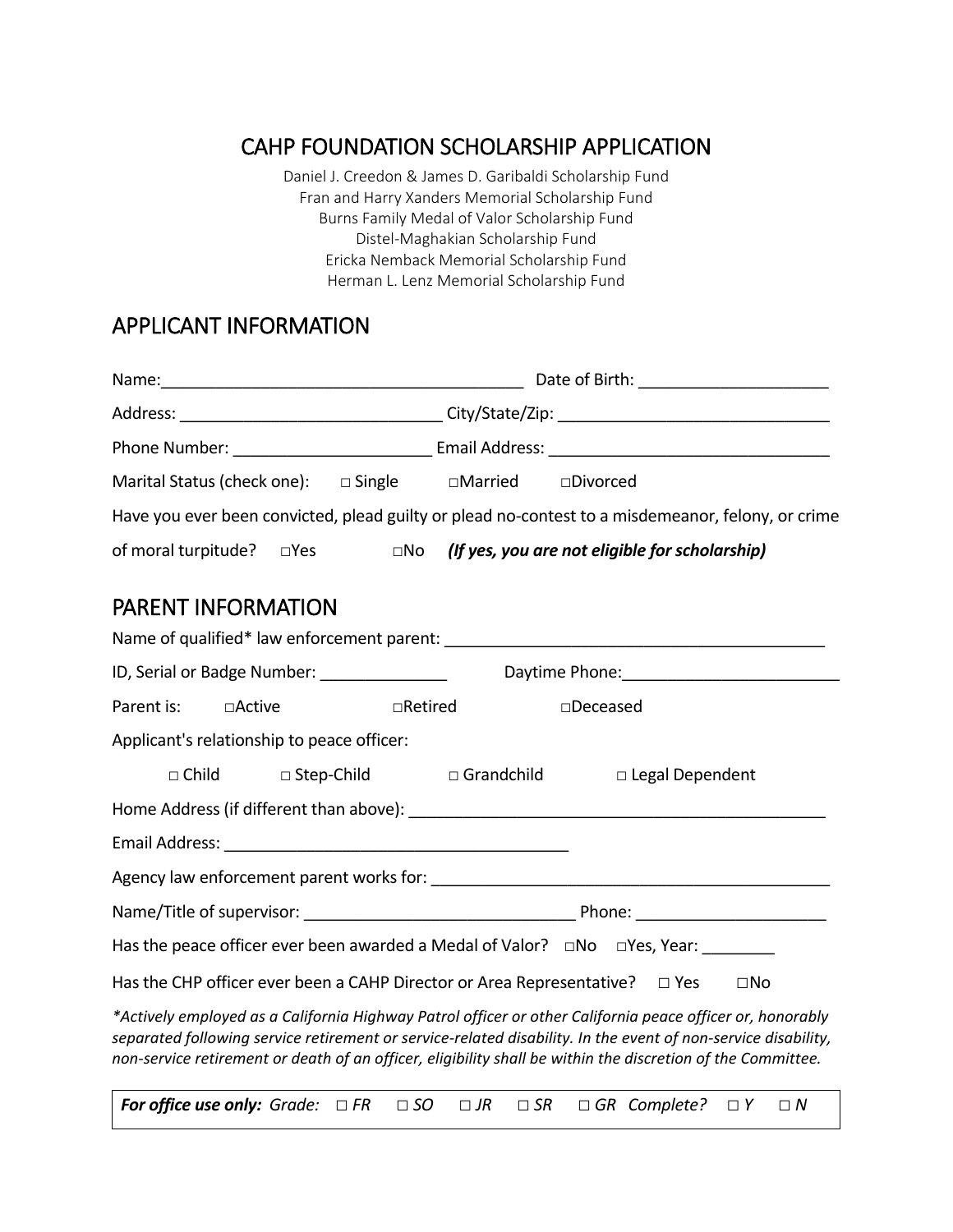### SCHOOL INFORMATION

| College class level as of Fall 2022:                                                                                                                                                                                           |  |  |  |  |                                       |
|--------------------------------------------------------------------------------------------------------------------------------------------------------------------------------------------------------------------------------|--|--|--|--|---------------------------------------|
| $\Box$ Freshman $\Box$ Sophomore $\Box$ Junior $\Box$ Senior $\Box$ Graduate                                                                                                                                                   |  |  |  |  |                                       |
| College Major: 1999 Major: 1999 Major: 1999 Major: 1999 Major: 1999 Major: 1999 Major: 1999 Major: 1999 Major: 1999 Major: 1999 Major: 1999 Major: 1999 Major: 1999 Major: 1999 Major: 1999 Major: 1999 Major: 1999 Major: 199 |  |  |  |  | Minor: ______________________________ |
| Cum. College GPA: Cum. High school GPA (freshmen only): Cum. College GPA:                                                                                                                                                      |  |  |  |  |                                       |
| For the academic year of 2022/2023, do you plan to enroll full-time*? $\Box$ Yes<br>$\square$ No                                                                                                                               |  |  |  |  |                                       |
| *If awarded a scholarship, you must be enrolled full-time to accept                                                                                                                                                            |  |  |  |  |                                       |
| Expected Graduation Date: ______________________________                                                                                                                                                                       |  |  |  |  |                                       |
| <b>EMPLOYMENT INFORMATION</b>                                                                                                                                                                                                  |  |  |  |  |                                       |
| Are you currently employed? □ Yes □ No Employer: _______________________________                                                                                                                                               |  |  |  |  |                                       |
| Total number of hours worked per week:                                                                                                                                                                                         |  |  |  |  |                                       |

|  |  | Do you plan to work while in college? | $\square$ Yes | $\Box$ No |
|--|--|---------------------------------------|---------------|-----------|
|--|--|---------------------------------------|---------------|-----------|

Total number of hours planned per week: \_\_\_\_\_\_\_\_\_\_\_\_\_\_\_

#### APPLICATION PACKAGE

Your application package consists of the items listed below and are required for your application package to be considered:

- **EXTRACURRICULAR and COMMUNITY SERVICE CHART** Must be included even if you leave it blank; *do not list paid employment*.
- **TRANSCRIPTS** Complete, *official* copies of high school (freshman applicants only) or college transcripts sent directly from the school. Minimum unweighted Grade Point Average of 3.0.
- **PERSONAL GOALS ESSAY** Outline your academic goals and objectives. This essay should include your reasons for attending college and a description of how you plan to utilize your education in the future; you may include an extraordinary financial need.

**Certification: All of the information contained within this application package is true and complete to the best of my knowledge.**

Signature: \_\_\_\_\_\_\_\_\_\_\_\_\_\_\_\_\_\_\_\_\_\_\_\_\_\_\_\_\_\_\_\_\_\_\_\_\_\_\_\_\_\_\_\_\_Date: \_\_\_\_\_\_\_\_\_\_\_\_\_\_\_\_\_\_\_\_\_\_\_\_\_

*Be sure to fill out entire application before digitally signing-including next page*  Completed application package must be received at the CAHP office by 4:30 pm on Friday, July 8. You should email *your application to [scholarship@thecahp.org.](mailto:scholarship@thecahp.org) Your application packages must be either electronically signed or have a scanned signature to be accepted.*